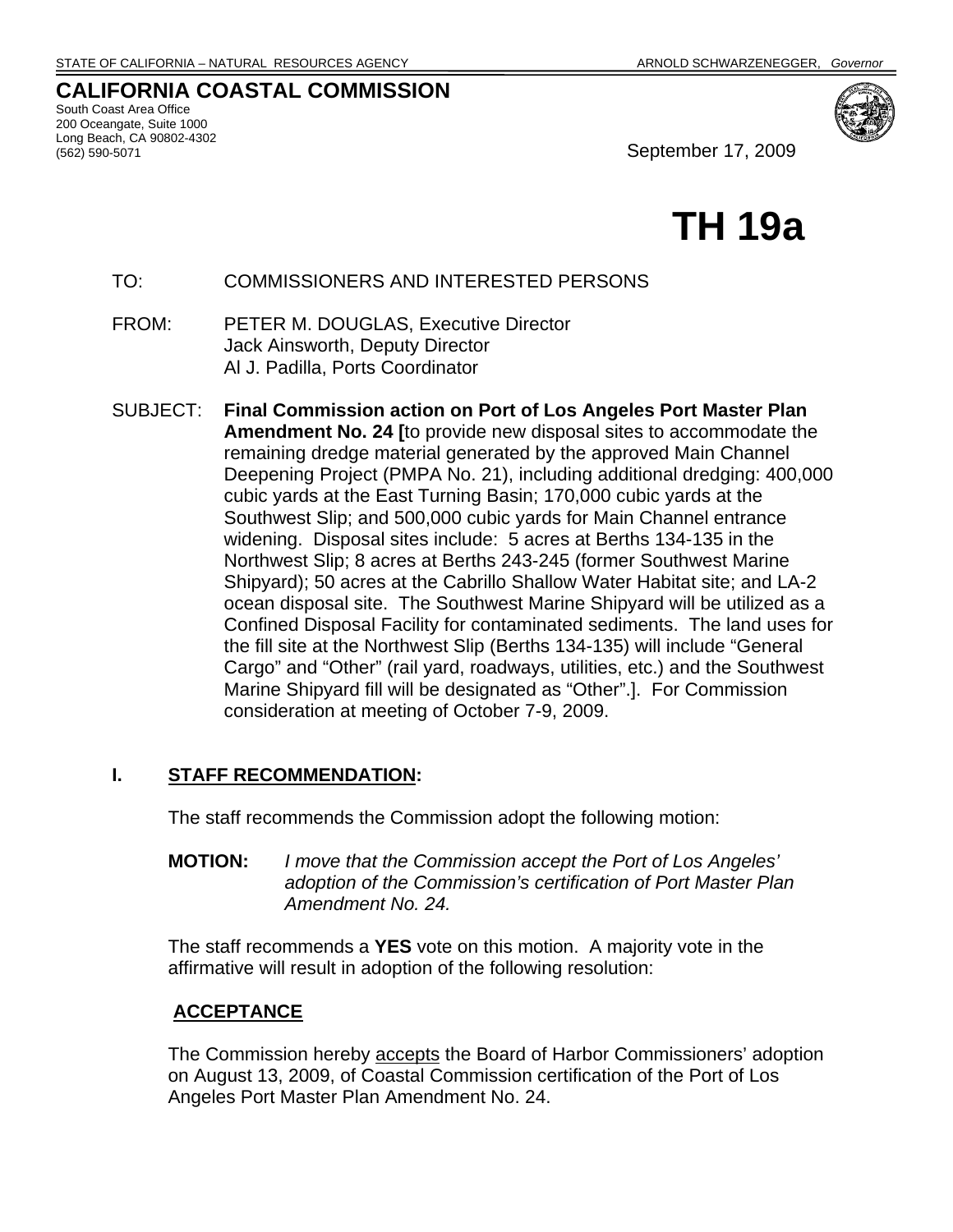PMPA No. 24 Final Commission Action September 16, 2009 Page 2

# **II. FINDINGS AND DECLARATIONS.**

The Commission finds and declares as follows:

A. Port Master Plan Amendment Certification. California Code of Regulations, Title 14, Section 13632(e) states that:

*The certification of a port master plan [or amendment] shall not become effective until the port governing body takes formal action adopting such plan [amendment] as certified by the commission and the commission has received notice of such action, including the final EIR adopted for such action and the commission has accepted the formal action as consistent with its certification.* 

On July 8, 2009, the Commission certified the Port of Los Angeles Port Master Plan Amendment No. 24. On August 13, 2009, the Board of Harbor Commissioners of the Port of Los Angeles adopted the Commission's certification of plan Amendment No. 24. Therefore, the Commission staff recommends that the Commission accept the Board's August 13, 2009 action.

Attachment: Port of Los Angeles Board of Harbor Commissioner's resolution for the adoption of the Coastal Commission's certification of Port Master Plan Amendment No. 24.

H:POLA PMPA24 FINALCOM.ACT.doc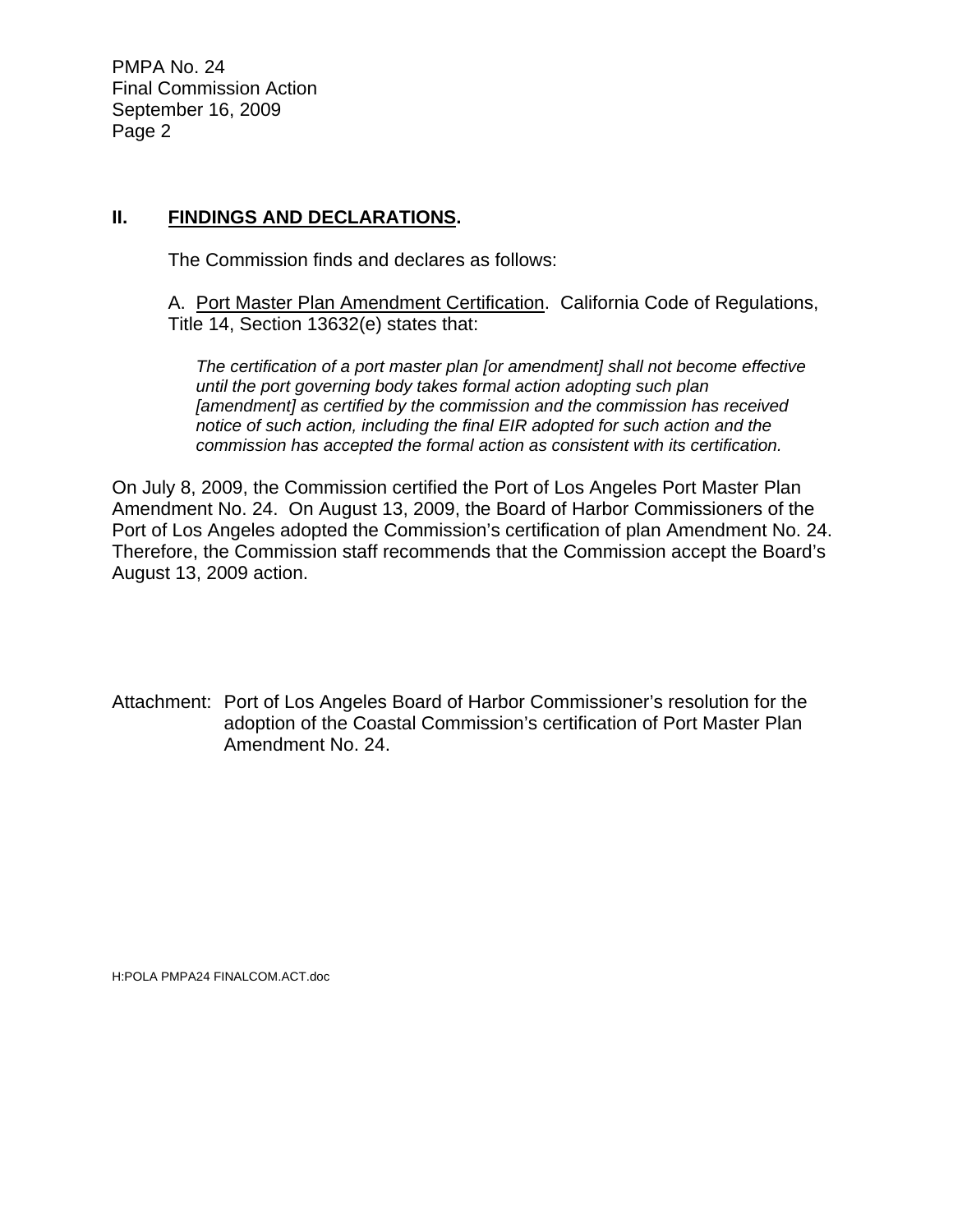

#### FROM: **PLANNING & RESEARCH**

FOR THE ADOPTION OF THE COASTAL SUBJECT: RESOLUTION NO. COMMISSION'S CERTIFICATION OF **PORT MASTER PLAN** AMENDMENT NO. 24 - PORT OF LOS ANGELES CHANNEL DEEPENING PROJECT

# SUMMARY:

On July 8, 2009, the California Coastal Commission (Coastal Commission) certified the Port of Los Angeles Master Plan Amendment No. 24 (Amendment No. 24) as submitted for the Port of Los Angeles Channel Deepening Project (Channel Deepening Project) and disposal of approximately three million cubic yards of material at various disposal sites within the Port of Los Angeles. Two additional actions are necessary in order to finalize the certification process: (1) The Board of Harbor Commissioners (Board) must adopt the Coastal Commission's certification, and (2) the Coastal Commission accepts the Board's action as being consistent with its certification. It is recommended that the Board resolve to adopt the Coastal Commission's certification and authorize staff to inform the Coastal Commission of the Board's action.

# RECOMMENDATION:

It is recommended that the Board of Harbor Commissioners:

- 1. Adopt the Coastal Commission's certification of Amendment No. 24:
- 2. Authorize Los Angeles Harbor Department (Harbor Department) staff to inform the Coastal Commission of the Board's action; and
- 3. Adopt Resolution No.

# DISCUSSION:

1. Amendment No. 24 provides for the completion of the Channel Deepening Project, originally permitted in Port Master Plan Amendment No. 21 (Amendment No. 21), by incorporating safety and maintenance modifications initiated by the U.S. Army Corps of Engineers (USACE). The modifications for additional dredging at the East Turning Basin, Southwest Slip, and Main Channel entrance adjacent to the Pilot Station expanded the scope of the Channel Deepening Project under Amendment No. 21.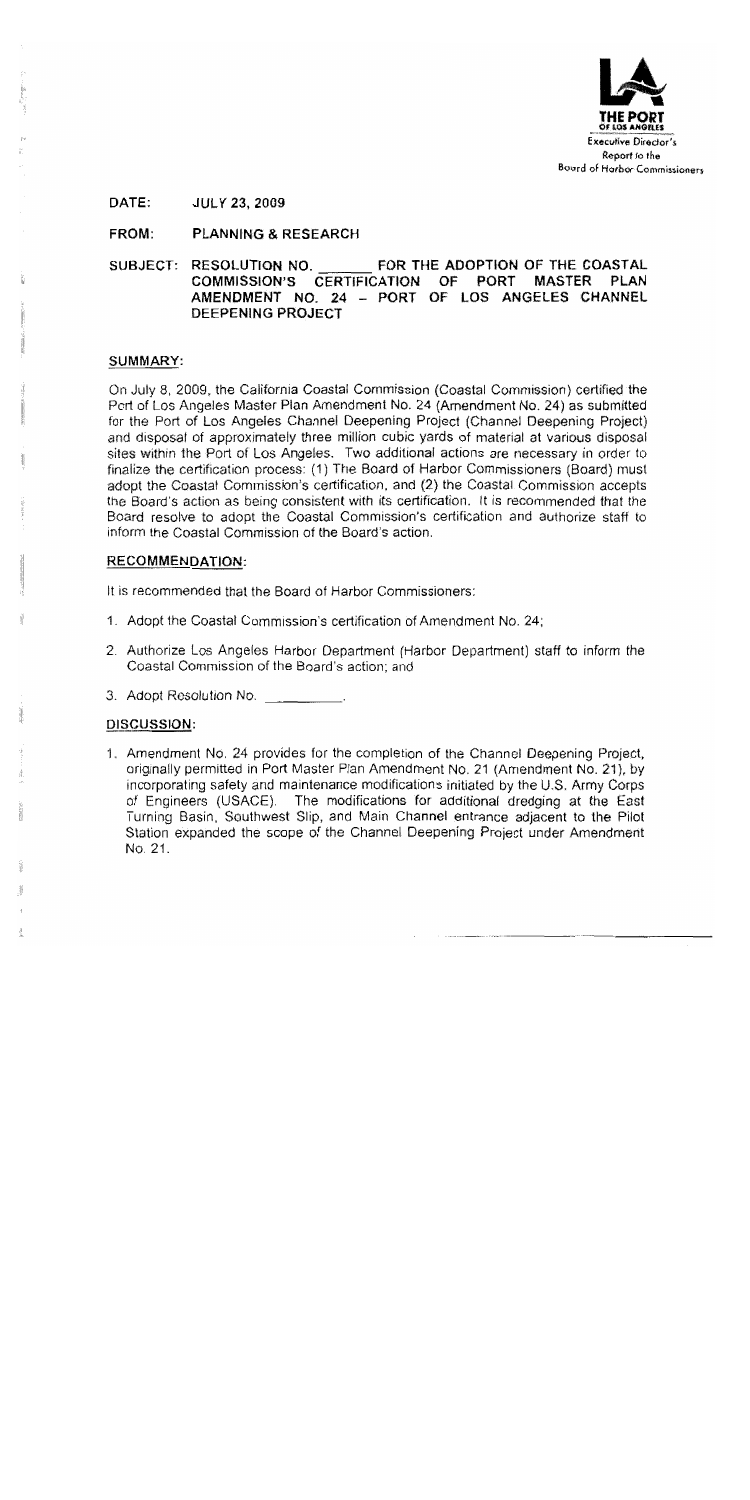#### SUBJECT: RESOLUTION NO. FOR THE ADOPTION OF THE COASTAL COMMISSION'S CERTIFICATION OF PORT MASTER PLAN AMENDMENT NO. 24 - PORT OF LOS ANGELES CHANNEL **DEEPENING PROJECT**

Additionally, due to greater than estimated bulking and less than expected settling of dredged material, the disposal sites developed under the initial Channel Deepening Project are not sufficient to complete the project. In conjunction with the abovedescribed modifications, approximately three million cubic yards of additional disposal capacity are needed to complete the Channel Deepening Project.

Beneficial reuse of the dredge material is to be accommodated by fills at Berths 134-135 in the Northwest Slip (5 acres), Berths 243-245, the former Southwest Marine Shipyard (8 acres), and through expansion of the Cabrillo Shallow Water Habitat (CSWH) (50 acres). Use of the LA-2 ocean disposal site is also included in the scope of work. Land use designations for the fill at the Northwest Slip are "General Cargo" and "Other". The former Southwest Marine Shipvard site will be designated as "Other". Staff will seek Board approval for an additional land use designation for this site once a project is identified.

- 2. On October 24, 2008, pursuant to the California Coastal Act of 1976, as amended. the Board authorized the distribution of a draft of Amendment No. 24 to interested persons, organizations, and governmental agencies. The Notice of Completion for Amendment No. 24 was published on November 20, 2008, and a public hearing on the draft Amendment No. 24 was held on January 8, 2009.
- 3. On April 29, 2009, the Board adopted Amendment No. 24, certified the Final Supplemental Environmental Impact Report (which included a statement of overriding considerations), approved the Channel Deepening Project, and authorized the Executive Director to submit Amendment No. 24 to the Coastal Commission. On July 8, 2009, the Coastal Commission certified Amendment No. 24 as submitted.
- 4. For Amendment No. 24 to become effective, Section 13632(e) of the California Administration Code requires that the port governing body take formal action adopting the amendment as certified by the Coastal Commission and the Coastal Commission accepts the Board's action as being consistent with its certification.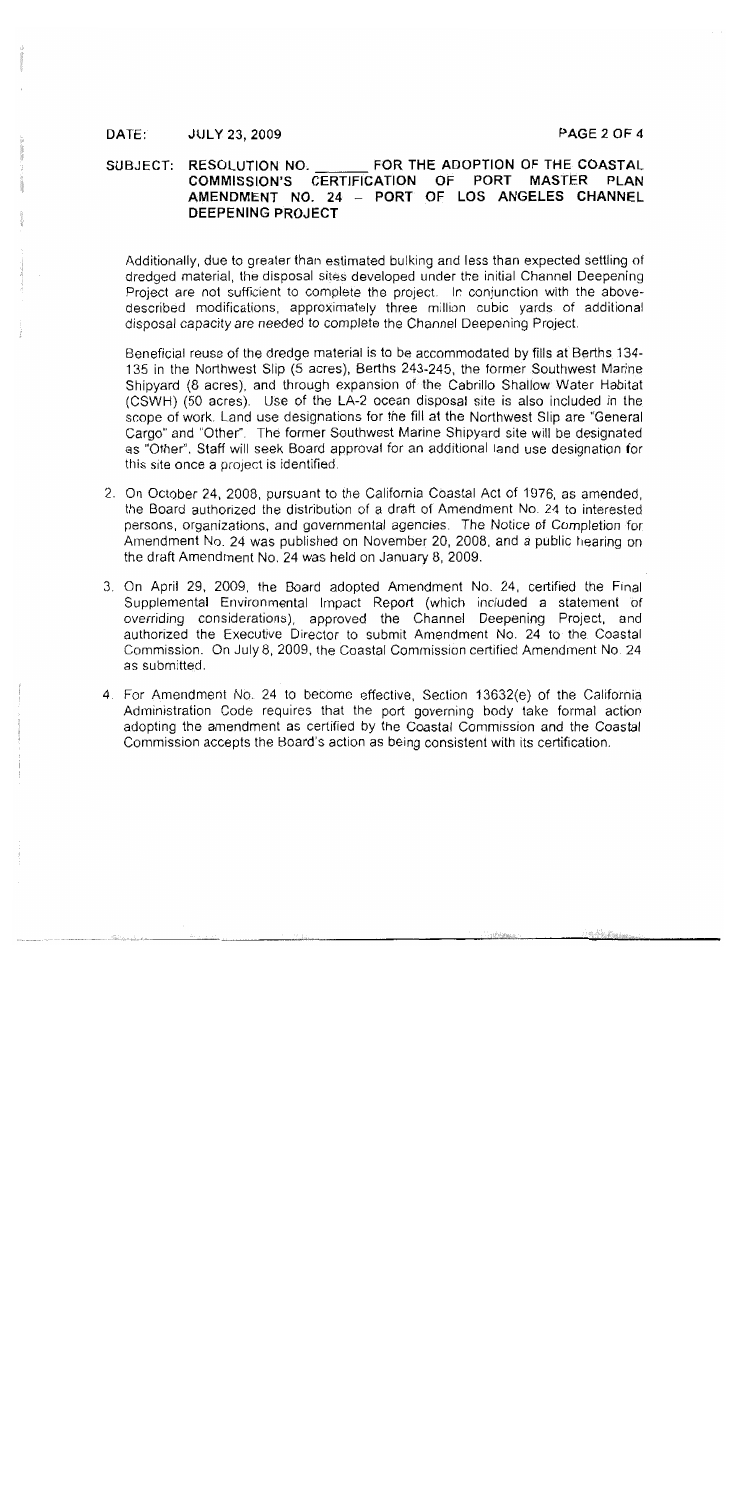### PAGE 3 OF 4

SUBJECT: RESOLUTION NO. FOR THE ADOPTION OF THE COASTAL COMMISSION'S CERTIFICATION OF PORT MASTER PLAN AMENDMENT NO. 24 - PORT OF LOS ANGELES CHANNEL DEEPENING PROJECT

## **ENVIRONMENTAL ASSESSMENT:**

The proposed action is adoption of the Coastal Commission's certification of Amendment No. 24. Amendment No. 24 was assessed under the Port of Los Angeles Channel Deepening Supplemental Environmental Impact Report, which was certified by the Board on April 16, 2009. As such, the Director of Environmental Management has determined that the proposed action is exempt from the requirements of the California Environmental Quality Act (CEQA) under Article II, Section 2(i) of the Los Angeles City **CEQA Guidelines.** 

### **ECONOMIC BENEFITS:**

This Board action would have no direct employment effect.

### **FINANCIAL IMPACT:**

Adoption of the Coastal Commission's certification of Amendment No. 24 will not have a financial impact upon the Harbor Department. However, if approved in the future, construction of the Channel Deepening Project is estimated to cost approximately \$38. million through Fiscal Year 2014. The Channel Deepening Project is expected to benefit the Harbor Department by promoting water-oriented commerce and navigation activities under the auspices of the State Tidelands Trust Act.

### **CITY ATTORNEY:**

The City Attorney has reviewed this Board report and has no comments at this time.